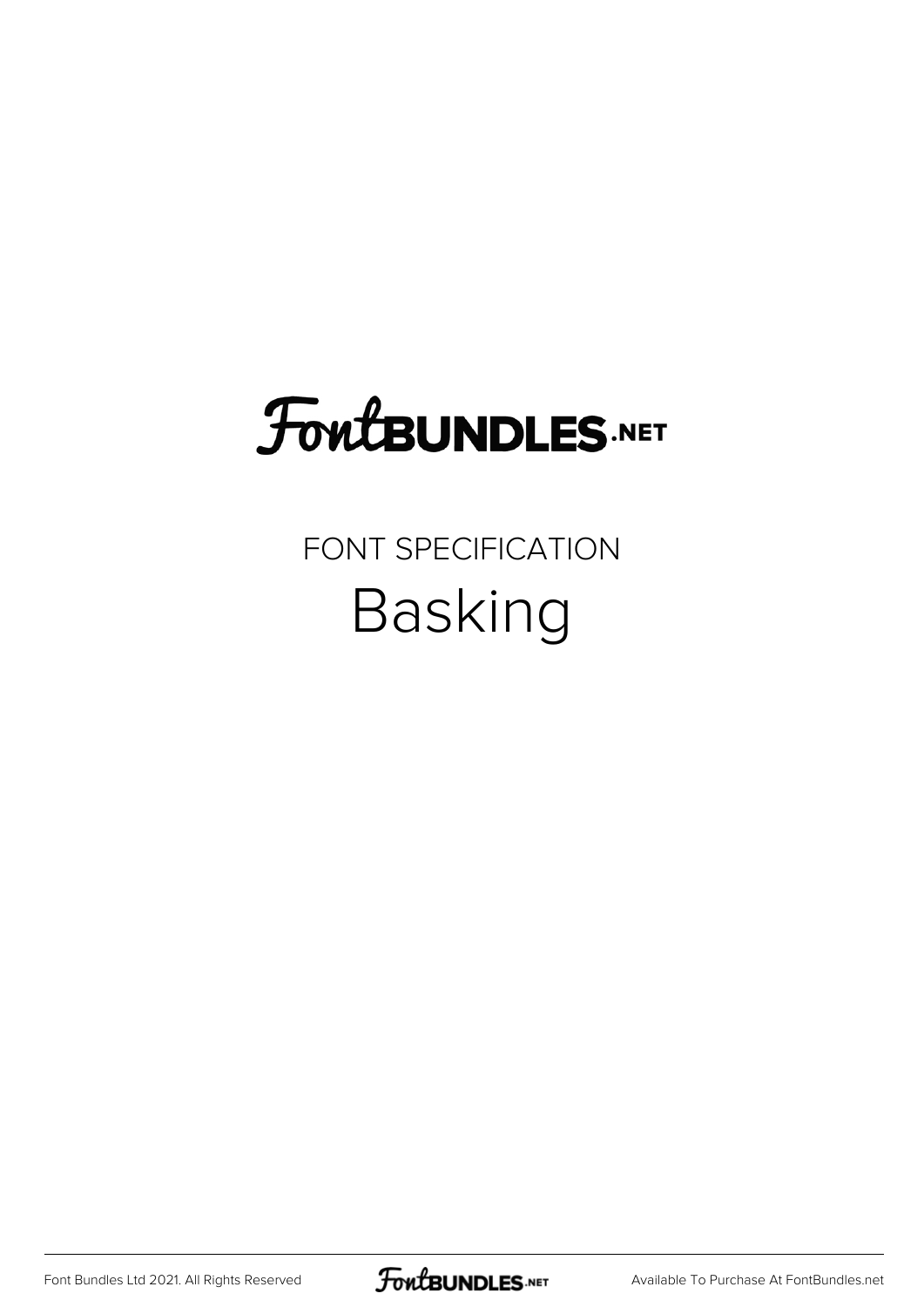#### Basking - Regular

**Uppercase Characters** 

### **ABCDEFGHLJKLMNOP QRSTUVWXYZ**

Lowercase Characters

### abcdefghijklmnopqrs tuvwxyz

Numbers

#### 0123456789

Punctuation and Symbols

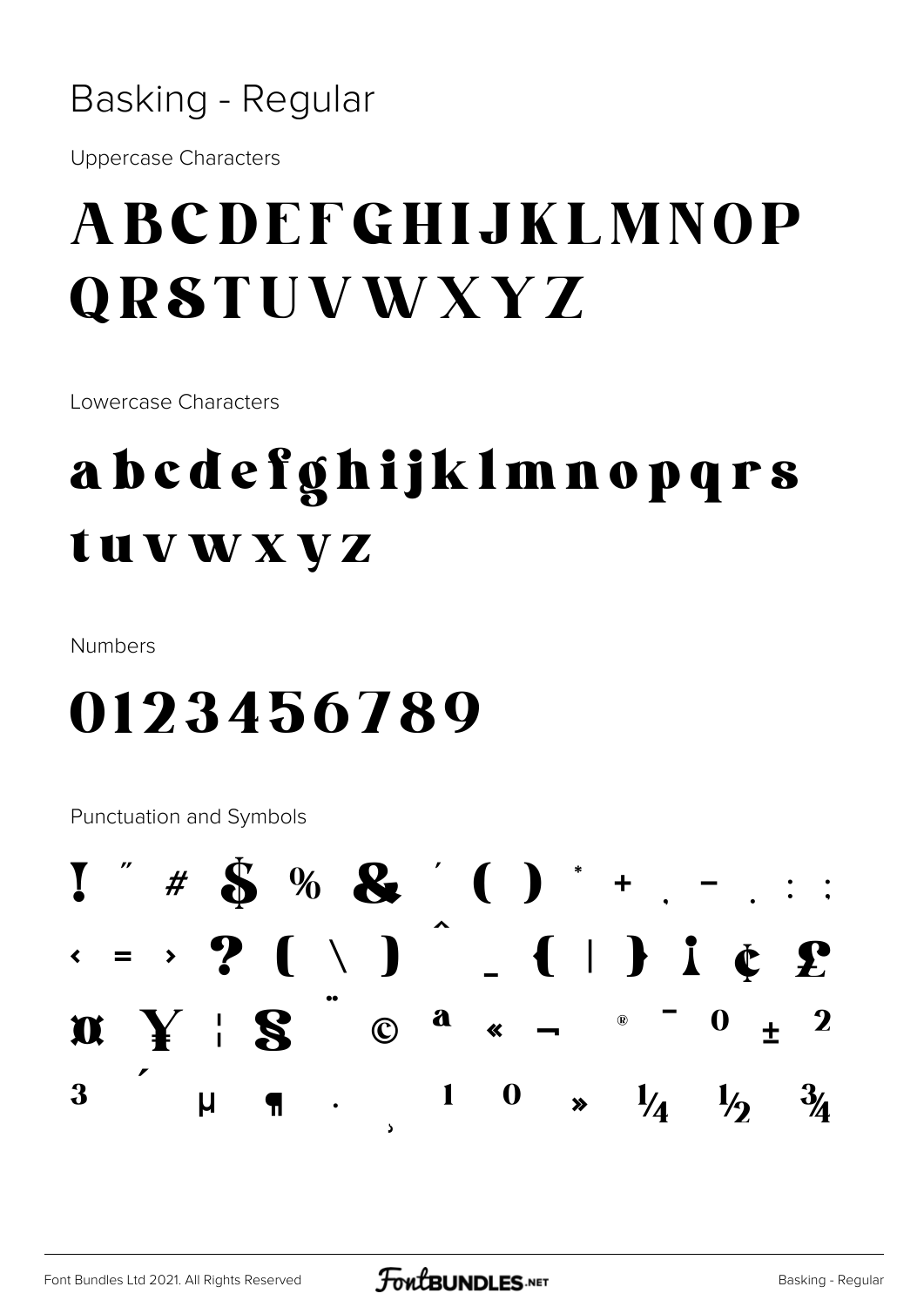All Other Glyphs

### À Á Â Ã Ä Å Æ Ç È É Ê Ë Ì Í Î Ï Ð Ñ Ò Ó Ô Õ Ö × Ø Ù Ú Û Ü Ý Þ ß à á â ã ä å æ ç è é ê ë ì í î ï ð ñ ò ó ô õ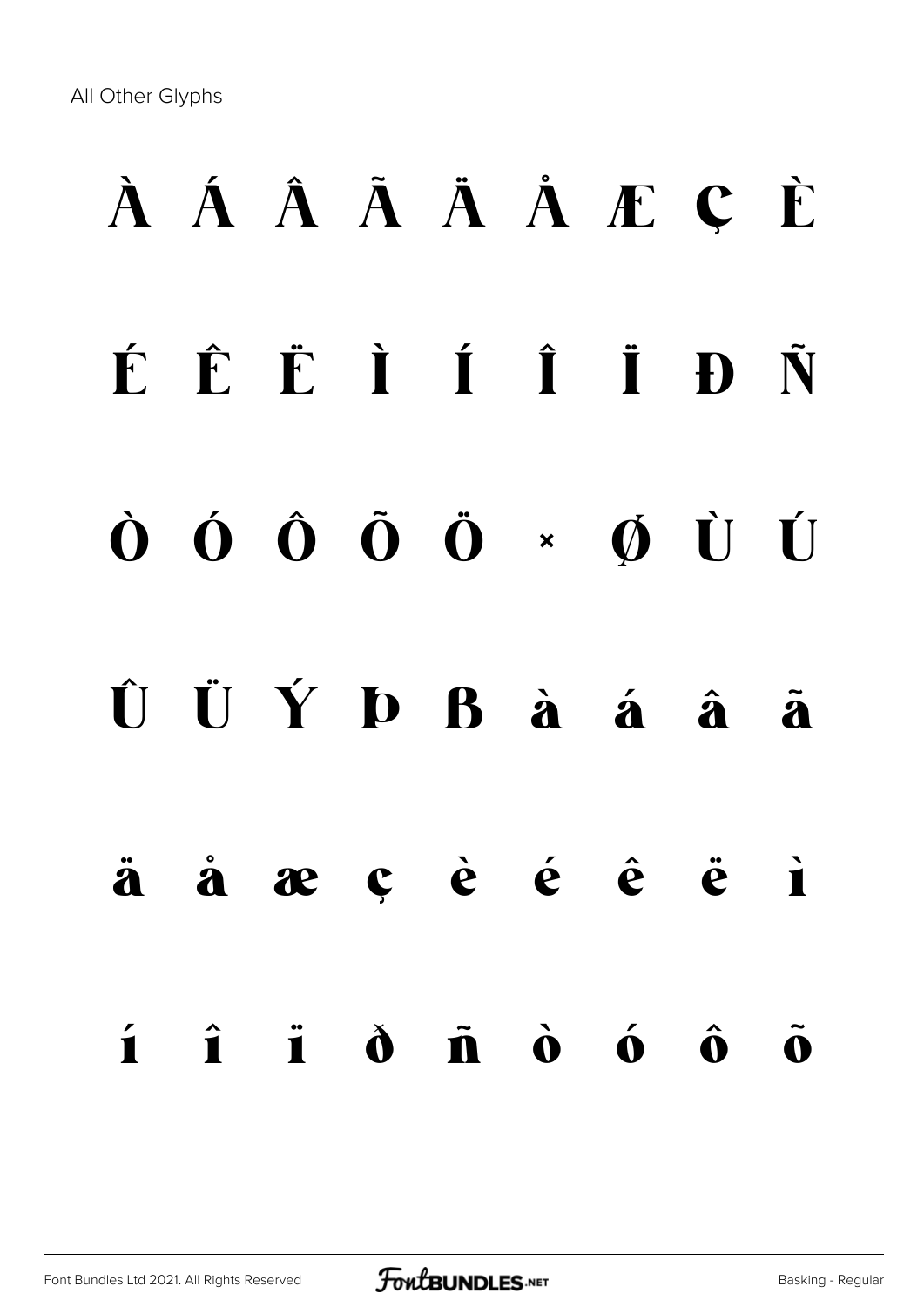# $\ddot{\mathbf{o}}$   $\div$   $\mathbf{\phi}$   $\dot{\mathbf{u}}$   $\dot{\mathbf{u}}$   $\dot{\mathbf{u}}$   $\dot{\mathbf{u}}$   $\dot{\mathbf{v}}$   $\mathbf{p}$  $\ddot{v}$   $\ddot{A}$   $\ddot{a}$   $\ddot{A}$   $\ddot{a}$   $A$   $\ddot{a}$   $\dot{C}$   $\dot{c}$  $\hat{C}$   $\hat{c}$   $\hat{C}$   $\hat{c}$   $\hat{C}$   $\hat{c}$   $\hat{D}$   $\hat{d}$   $\hat{D}$ d ĒēĔě Ėė Ee Ěě Ĝ ĝ Ĝ ğ Ġ ġ Ģ  $\dot{\mathbf{g}}$   $\hat{\mathbf{H}}$   $\hat{\mathbf{h}}$   $\mathbf{H}$   $\mathbf{h}$   $\tilde{\mathbf{I}}$   $\tilde{\mathbf{I}}$   $\tilde{\mathbf{I}}$ Ĭ ĭ I i I I J ij Ĵ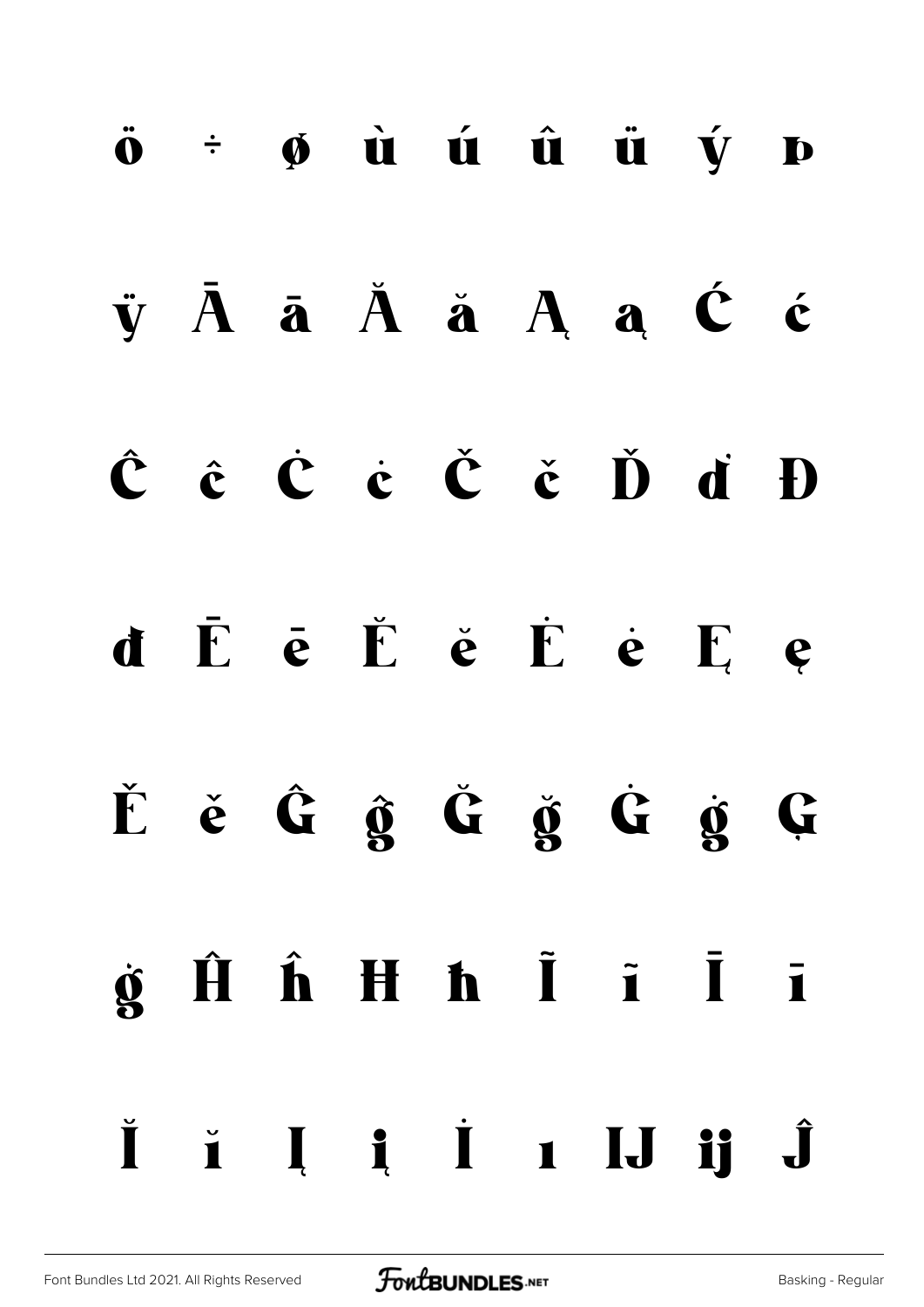# $j$  K k k  $L$   $i$  L  $l$  L I L l L I Ń ń N n  $\dot{N}$   $\dot{\mathbf{n}}$   $\dot{\mathbf{n}}$   $N$   $\mathbf{n}$   $\ddot{\mathbf{0}}$   $\ddot{\mathbf{o}}$   $\ddot{\mathbf{0}}$   $\ddot{\mathbf{o}}$ ŐőŒœŔŕŖŗŘ  $\check{\mathbf{r}}$   $\acute{\mathbf{S}}$   $\acute{\mathbf{s}}$   $\hat{\mathbf{S}}$   $\acute{\mathbf{s}}$   $\acute{\mathbf{S}}$   $\acute{\mathbf{s}}$   $\acute{\mathbf{s}}$   $\acute{\mathbf{s}}$ T t Ť t T t Ũ ũ Ū  $\bar{\mathbf{u}}$  Ü  $\dot{\mathbf{u}}$  Ü  $\dot{\mathbf{u}}$  Ü  $\tilde{\mathbf{u}}$  U  $\mathbf{u}$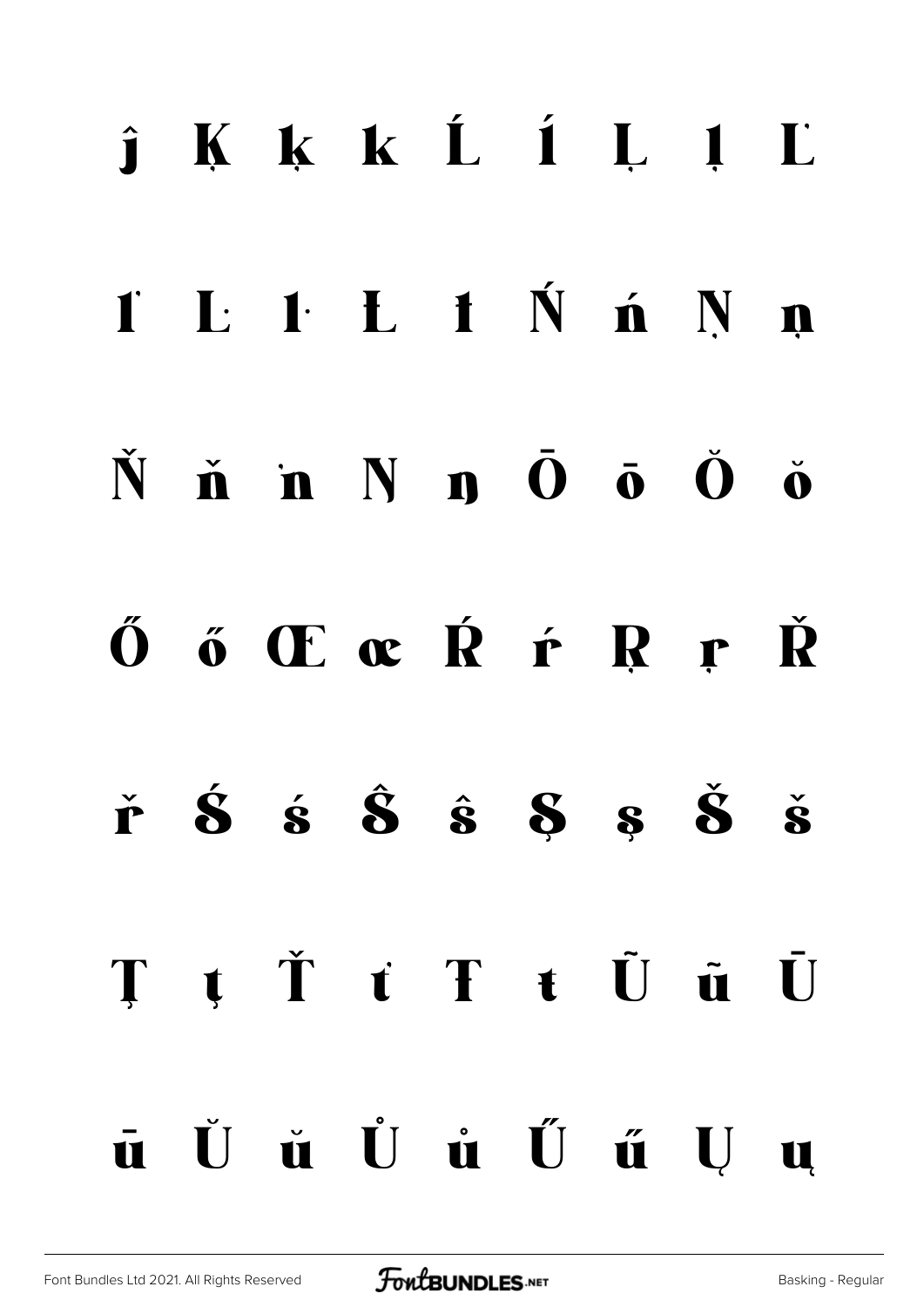### ŴŵŶŷŸŹźŻż

 $\overline{\phantom{a}}$ Žž

 $\bullet$  $\overline{\mathbf{v}}$ 

 $\mathcal{A}^{\text{max}}$  , and  $\mathcal{A}^{\text{max}}$ 

 $\sim$   $\sim$  $\overline{a}$  $\mathbf{L}$ 

 $\mathcal{F} \qquad \qquad \mathcal{F} \qquad \qquad \mathcal{F}$  $\epsilon$ 

 $\mathcal{L}$  /  $\mathbf{F}$   $\mathbf{P}$   $\mathbf{P}$   $\mathbf{F}$   $\mathbf{C}$   $\mathbf{N}$   $\mathbf{Q}$   $\mathbf{M}$   $\mathbf{D}$ 

 $\begin{array}{ccccc}\n\cdot & \cdot & \cdot & \cdot & \cdot \\
\end{array}$ 

 $\left\langle \right\rangle$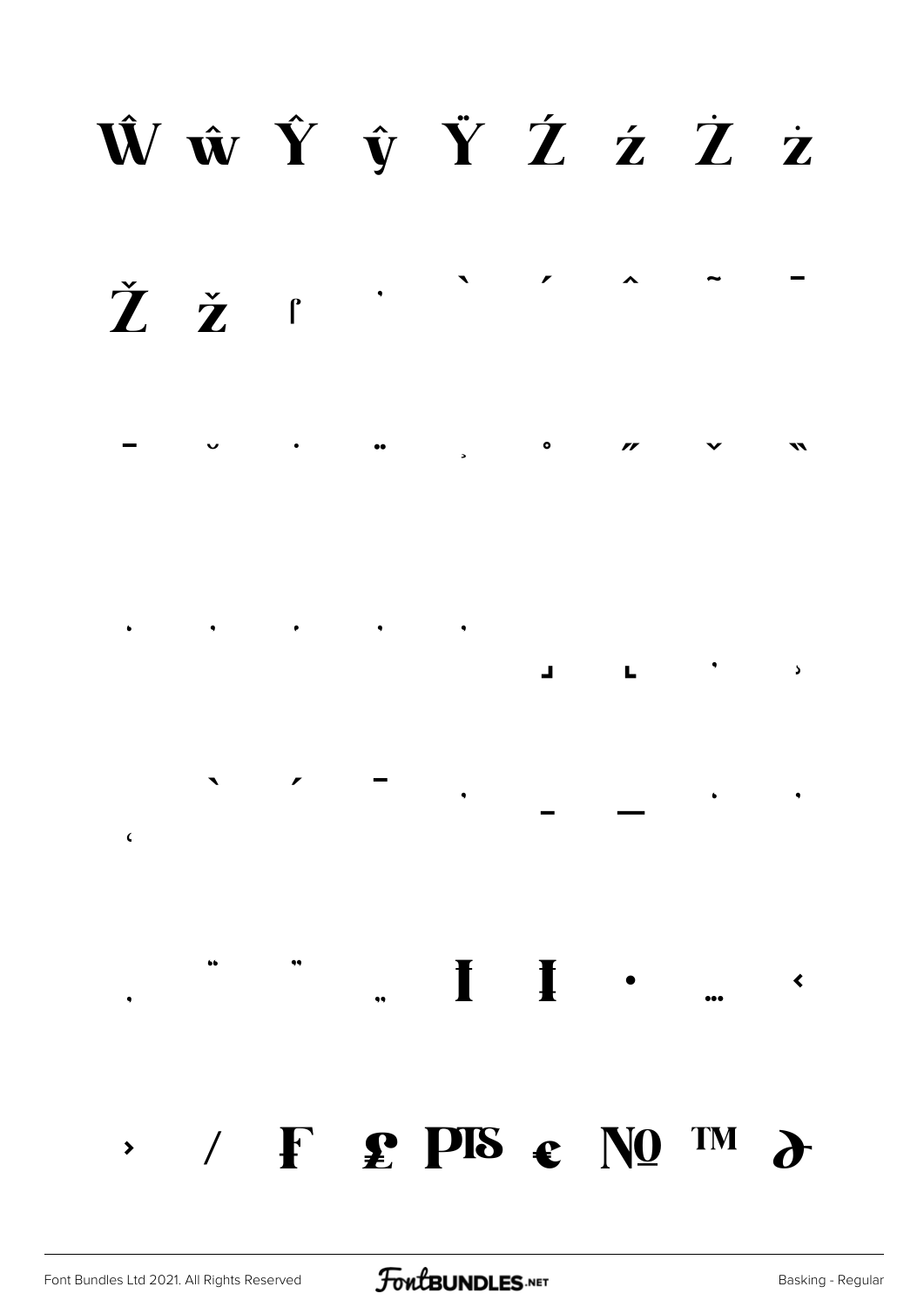# ∆ ∏ ∑ − ∕ ∙ √ ∞ ∫ ≈ ≤ ≥ A B C D E F GHIJKLMNP Q R T U V W X Y Z a p d h j k l m n q w x y A B D L K LRVWXYff ra co